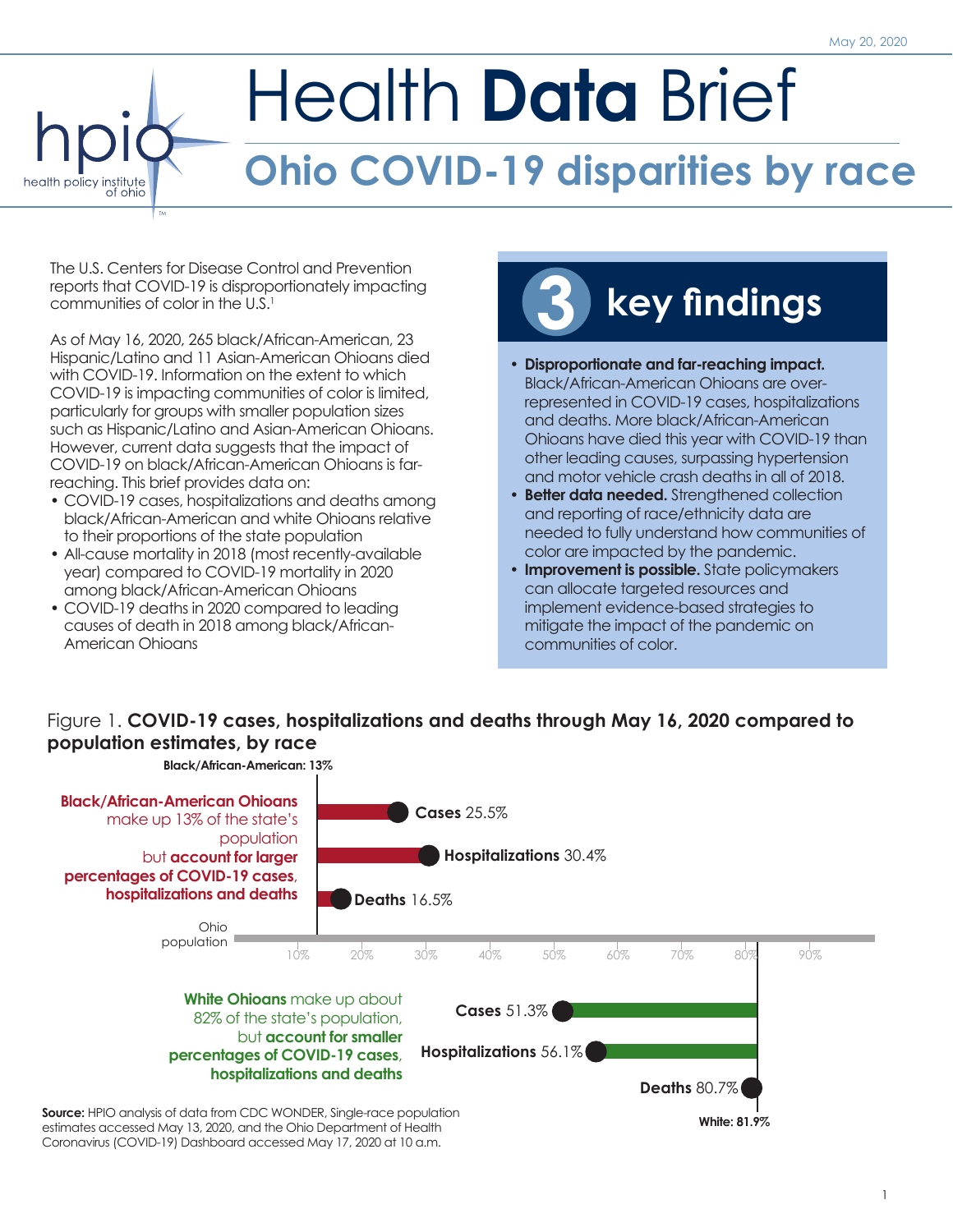#### **Data challenges**

This brief presents data stratified by race as reported on the Ohio Department of Health Coronavirus Dashboard. Currently, there is not enough publicly-available information to assess the full impact of COVID-19 on racial and ethnic minority populations.

#### **What we know**

- Long before the COVID-19 pandemic, communities of color in Ohio experienced poorer health outcomes, including high rates of diabetes, hypertension and heart disease.3 Research indicates that these conditions may increase vulnerability to severe COVID-related symptoms.4
- COVID-19 disparities data provide a surface-level view of underlying issues or inequities, including historical and contemporary racism and discrimination in policy and practice.5

#### **What we don't know**

- It is unclear how differences in testing rates may potentially impact case data on communities of color.
- Race is reported as "unknown" for 11.2% of cases, 4.9% of hospitalizations and .7% of deaths with COVID-19. Ethnicity is "unknown" for 28.1% of cases, 13.9% of hospitalizations and 1.7% of deaths.
- There is little to no information on how, or the extent to which, existing inequities, such as housing segregation and density and the disproportionate incarceration of black/African-American men, have exacerbated the impacts of the pandemic on communities of color.<sup>6</sup>

Figure 1 compares COVID-19 deaths for black and white Ohioans relative to their proportions of the state's total population. Black/African-American Ohioans are overrepresented in COVID-19 cases (25.5%), hospitalizations (30.4%) and deaths (16.5%) compared to their percent of the state population (13%). In contrast, white Ohioans comprise 81.9% of Ohio's population but account for 51.3% of COVID-19 cases, 56.1% of hospitalizations and 80.7% of deaths. As of May 16, 2020, there have been 7,006 COVID-19 cases, 1,479 hospitalizations and 265 deaths among black/African-American Ohioans.2

Figure 2 compares all deaths in 2018 to COVID-19 deaths to date in 2020. Black/African-American Ohioans accounted for 11.4% of all deaths in 2018, yet account for 16.5% of COVID-19 deaths as of May 16, 2020.

#### Figure 2. **Black/African-American percentage of all Ohio deaths in 2018 compared to black/African-American percentage of COVID-19 deaths in 2020\***



\*From March 17 to May 16, 2020

**Source:** HPIO analysis of data from Ohio Department of Health Public Health Data Warehouse accessed on May 14, 2020 and the Coronavirus (COVID-19) Dashboard accessed May 17, 2020 at 10 a.m.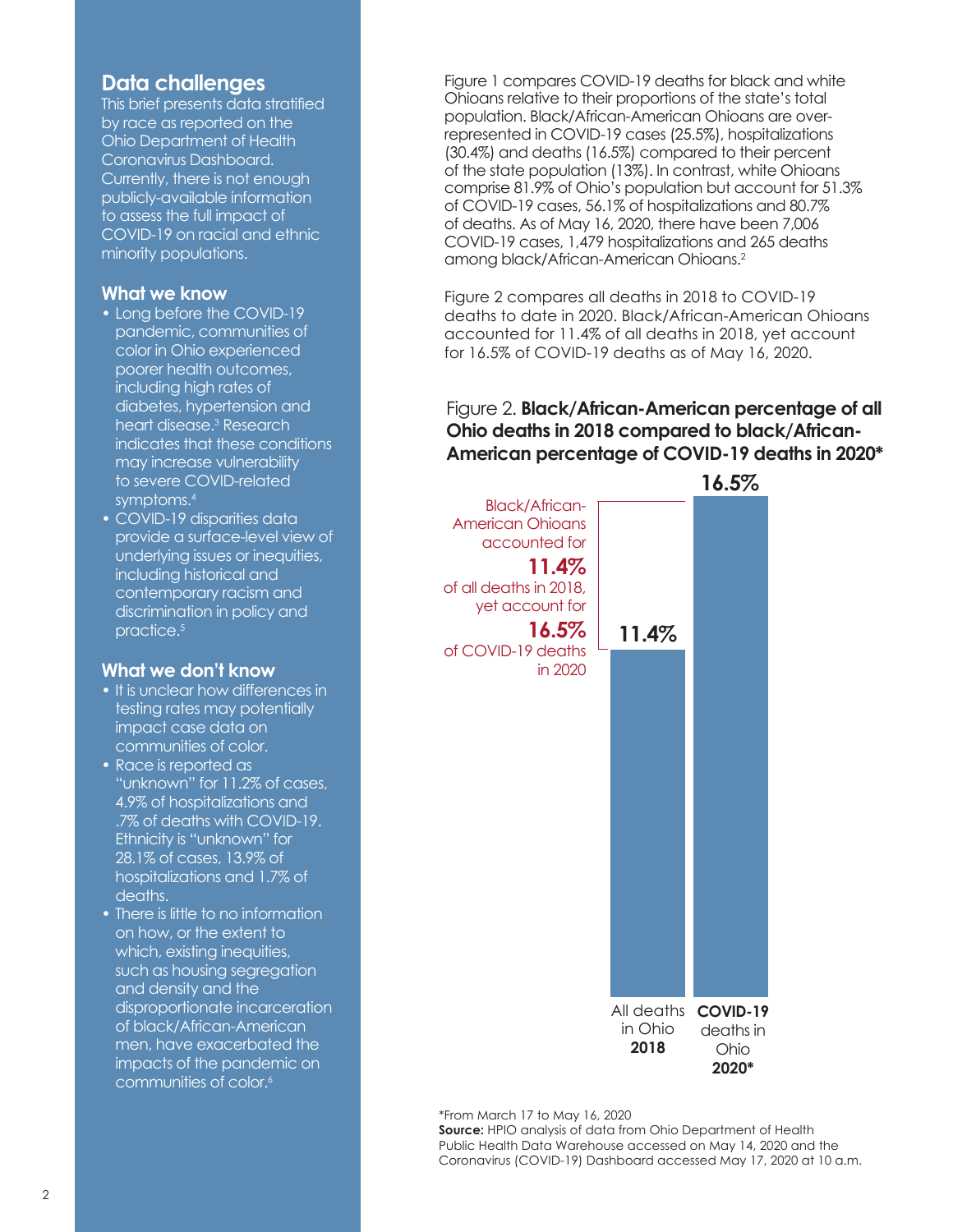#### **Disparities in COVID-19 deaths: The role of age and race**

Research indicates that older adults are more vulnerable to hospitalization and death due to COVID-19. Nearly 26% of the white population in Ohio is over the age of 60, compared to 17.4% of the black/African American population.7 Through May 16, 2020, 92% of Ohioans who died with COVID-19 were over age 60.8

Given this, it is expected that white Ohioans would be over-represented in COVID-19 deaths. However, according to data from the Ohio Department of Health, black/African-American Ohioans are overrepresented in COVID-19 mortality and white Ohioans are slightly underrepresented (see figure 1).

Figure 3 compares the total number of COVID-19 deaths so far in 2020 to the number of deaths due to other causes during all of 2018 among black/African-American Ohioans. Deaths among black/African-American Ohioans with COVID-19 have already exceeded deaths from hypertension and motor vehicle crashes in all of 2018. As the virus continues to infect more Ohioans, it is likely that COVID-19 will cause more deaths among black/African-American Ohioans, surpassing many other leading causes in 2020.

#### Figure 3. **Total number of COVID-19 deaths in 2020\* compared to leading causes of death in 2018 among black/African-American Ohioans**

|                                                                                                              | <b>Heart disease</b>                                    | 3,188 |                                                                                          |
|--------------------------------------------------------------------------------------------------------------|---------------------------------------------------------|-------|------------------------------------------------------------------------------------------|
| Leading<br>causes<br>of death<br>for black/<br>African-<br>American<br><b>Ohioans</b><br>entire year<br>2018 | Cancer                                                  | 2,760 |                                                                                          |
|                                                                                                              | <b>Unintentional injuries</b>                           | 1,009 |                                                                                          |
|                                                                                                              | Unintentional drug overdose deaths                      | 518   |                                                                                          |
|                                                                                                              | Motor vehicle crashes                                   | 210   |                                                                                          |
|                                                                                                              | Other accidents                                         | 281   |                                                                                          |
|                                                                                                              | Stroke and other cerebrovascular diseases               | 770   |                                                                                          |
|                                                                                                              | <b>Diabetes</b>                                         | 664   |                                                                                          |
|                                                                                                              | Chronic lower respiratory diseases (asthma, COPD, etc.) | 569   |                                                                                          |
|                                                                                                              | <b>Homicide</b>                                         | 453   | <b>Black/African-</b><br>American<br>COVID-19 deatl<br>Ohio from Marc<br>to May 16, 2020 |
|                                                                                                              | <b>Kidney disease</b>                                   | 389   |                                                                                          |
|                                                                                                              | <b>Alzheimer's disease</b>                              | 353   |                                                                                          |
|                                                                                                              | Septicemia                                              | 296   |                                                                                          |
|                                                                                                              | <b>Hypertension</b>                                     | 221   | 265                                                                                      |

\*From March 17 to May 16, 2020

**Source:** HPIO analysis of data from Ohio Department of Health Public Health Data Warehouse accessed on May 18, 2020 and the Coronavirus (COVID-19) Dashboard accessed May 17, 2020 at 10 a.m.

**hs** in  $th 17$